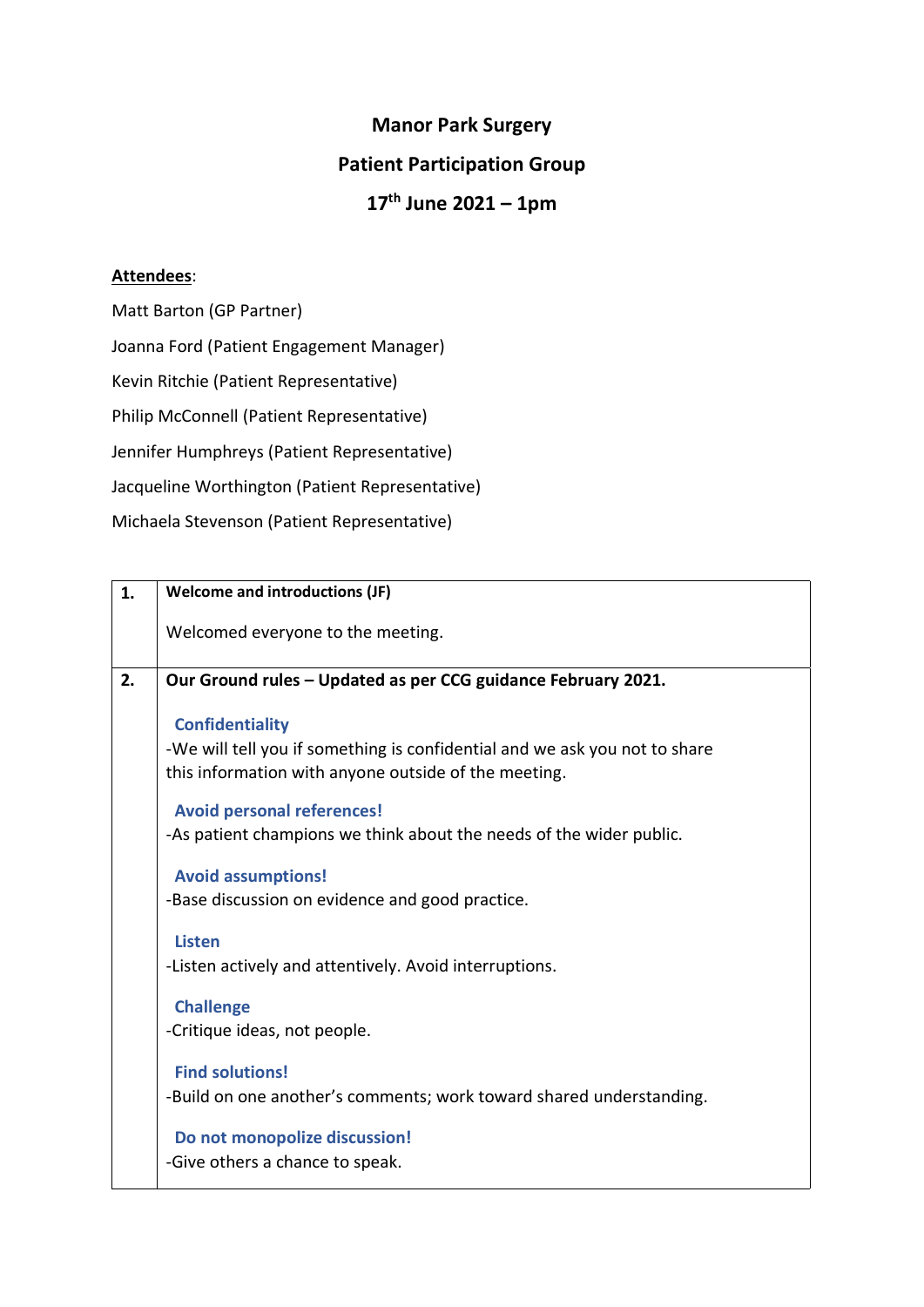|    | It's not a grumbling shop.                                                                                     |  |  |
|----|----------------------------------------------------------------------------------------------------------------|--|--|
|    | -Focus needs to be on improvement, not complaints.                                                             |  |  |
|    | <b>Respect</b>                                                                                                 |  |  |
|    | -Other people's thoughts, ideas and suggestions (even if you don't agree with<br>them).                        |  |  |
|    | <b>Mobile phones</b>                                                                                           |  |  |
|    | -Please switch them off or put them on silent!                                                                 |  |  |
| 3. | Congratulations to Phil & Angela McConnell who were awarded British Empire                                     |  |  |
|    | Medals in the Queens Honours for their community work! (JF)                                                    |  |  |
| 4. | <b>Practice Update (JF)</b>                                                                                    |  |  |
|    |                                                                                                                |  |  |
|    | New starters: 2 new booking service advisors joined the team in March -                                        |  |  |
|    | Lydia Smith and Katie Alexander.                                                                               |  |  |
|    | Practice doors are now unlocked, although ask that patients only attend if                                     |  |  |
|    | they have a booked appointment and COVID-19 screening is still taking<br>place.                                |  |  |
|    |                                                                                                                |  |  |
| 5. | <b>Primary Care Network (PCN) Update (JF)</b>                                                                  |  |  |
|    | Briefly discussed the various services available via the PCN. Examples:                                        |  |  |
|    | clinical practitioners assisting with home visits and COVID-19 vaccinations.                                   |  |  |
|    | HCAs offering blood tests appointments, as well as home visit bloods.                                          |  |  |
|    | Pharmacists, Physio first, occupational therapists, frailty services - who are                                 |  |  |
|    | seeing patients both by telephone and face to face.                                                            |  |  |
|    | Matt discussed that the PCN are continuing to increase their distribution of<br>$\qquad \qquad \blacksquare$   |  |  |
|    | services between Pudsey and Bramley, to be more conveniently accessed by                                       |  |  |
|    | patients registered at Manor Park and West Lodge.                                                              |  |  |
|    | Chit Chat Group Meeting - Tuesday 13 <sup>th</sup> July. St James's church, Galloway<br>Lane, Pudsey LS28 8RA. |  |  |
|    | If you would like to join or want further information on peer support groups,                                  |  |  |
|    | becoming a volunteer or joining a patient participation group please contact                                   |  |  |
|    | Rebecca on 07736972345                                                                                         |  |  |
|    |                                                                                                                |  |  |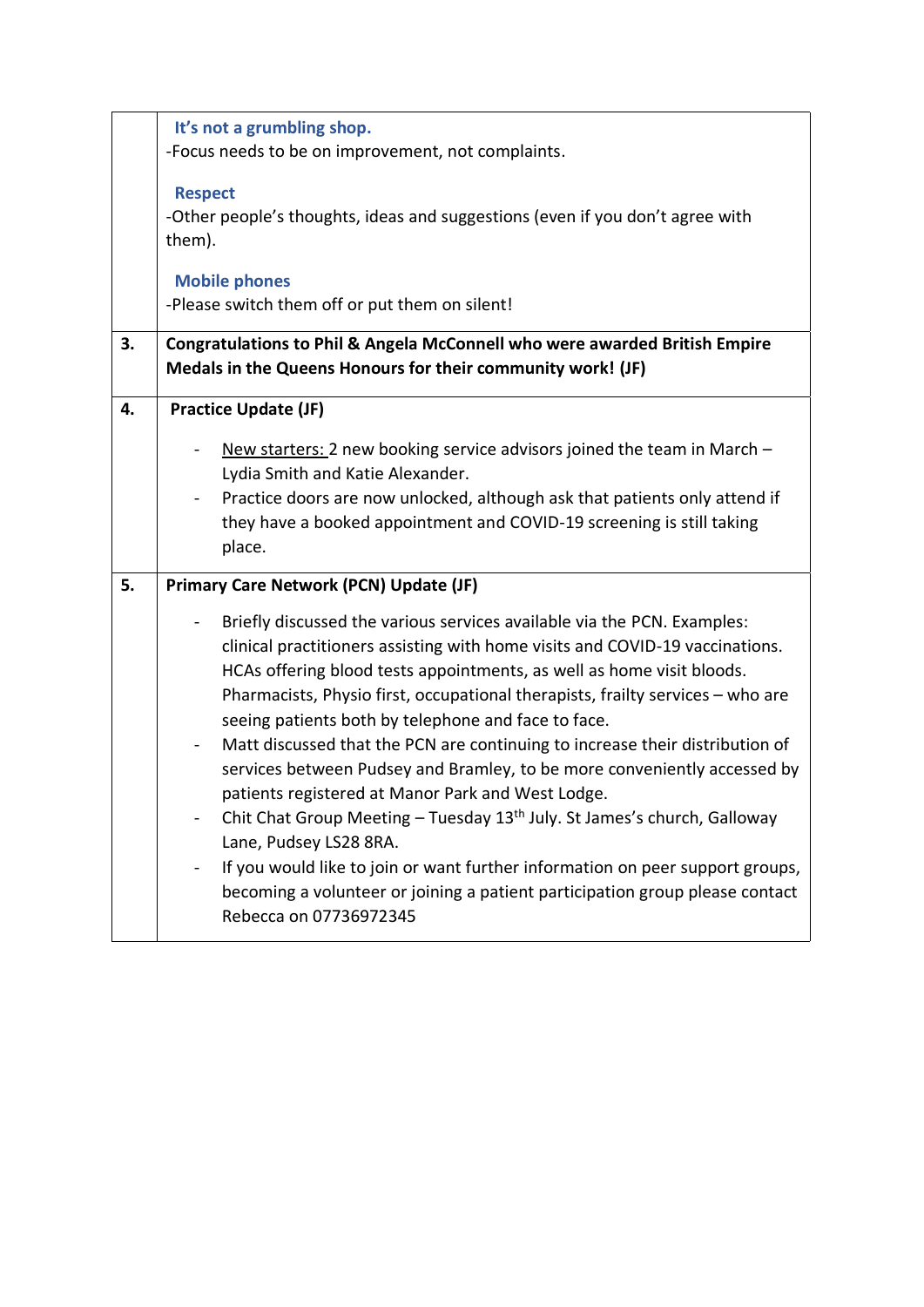|    | <b>PEER SUPPORT</b><br><b>CHIT CHAT GROUP</b><br>Led by Rose Watson and Alison Holgate - Health Champions                                                                                                      |
|----|----------------------------------------------------------------------------------------------------------------------------------------------------------------------------------------------------------------|
|    |                                                                                                                                                                                                                |
|    |                                                                                                                                                                                                                |
|    | Has lockdown left you<br>feeling lonely or isolated?                                                                                                                                                           |
|    | Would you like the opportunity<br>to talk to others and take part in<br>activities then why not come along?                                                                                                    |
|    | <b>Light refreshments provided</b>                                                                                                                                                                             |
|    | St James's Church, Galloway Lane, Pudsey, LS28 8RA                                                                                                                                                             |
|    | If you would like to join our Chit Chat group or want further<br>information on peer support groups, becoming a volunteer or<br>joining a patient participation group please contact Rebecca<br>on 07736972345 |
|    | Working collaboratively, and at scale to flourish & build resilience to ensure we continue to develop<br>and deliver the best health care services to our local population                                     |
|    |                                                                                                                                                                                                                |
| 6. | <b>Covid Vaccinations (MB/JF)</b>                                                                                                                                                                              |
|    |                                                                                                                                                                                                                |
|    | <b>Invitation effort (MB)</b><br>We are continuing to book patients in for their 2 <sup>nd</sup> dose COVID-19<br>$\circ$                                                                                      |
|    | vaccinations, both Astra Zeneca and Pfizer.                                                                                                                                                                    |
|    | We are struggling to fill clinics.<br>$\circ$                                                                                                                                                                  |
|    | Text invites have been utilised for patients who have mobile phones,<br>O                                                                                                                                      |
|    | and access to the internet for online booking.                                                                                                                                                                 |
|    | Staff have been supporting this and inviting patients who do not<br>$\circ$                                                                                                                                    |
|    | have a mobile number or have not responded to the text invite.                                                                                                                                                 |
|    | Managers, secretaries, pharmacists as well as front desk                                                                                                                                                       |
|    | receptionists all contributing to the effort of contacting patients to                                                                                                                                         |
|    | offer the vaccine.<br>The NHS national booking service are inviting patients aged 21 (now                                                                                                                      |
|    | O<br>18) or over (book online https://www.nhs.uk/conditions/coronavirus-                                                                                                                                       |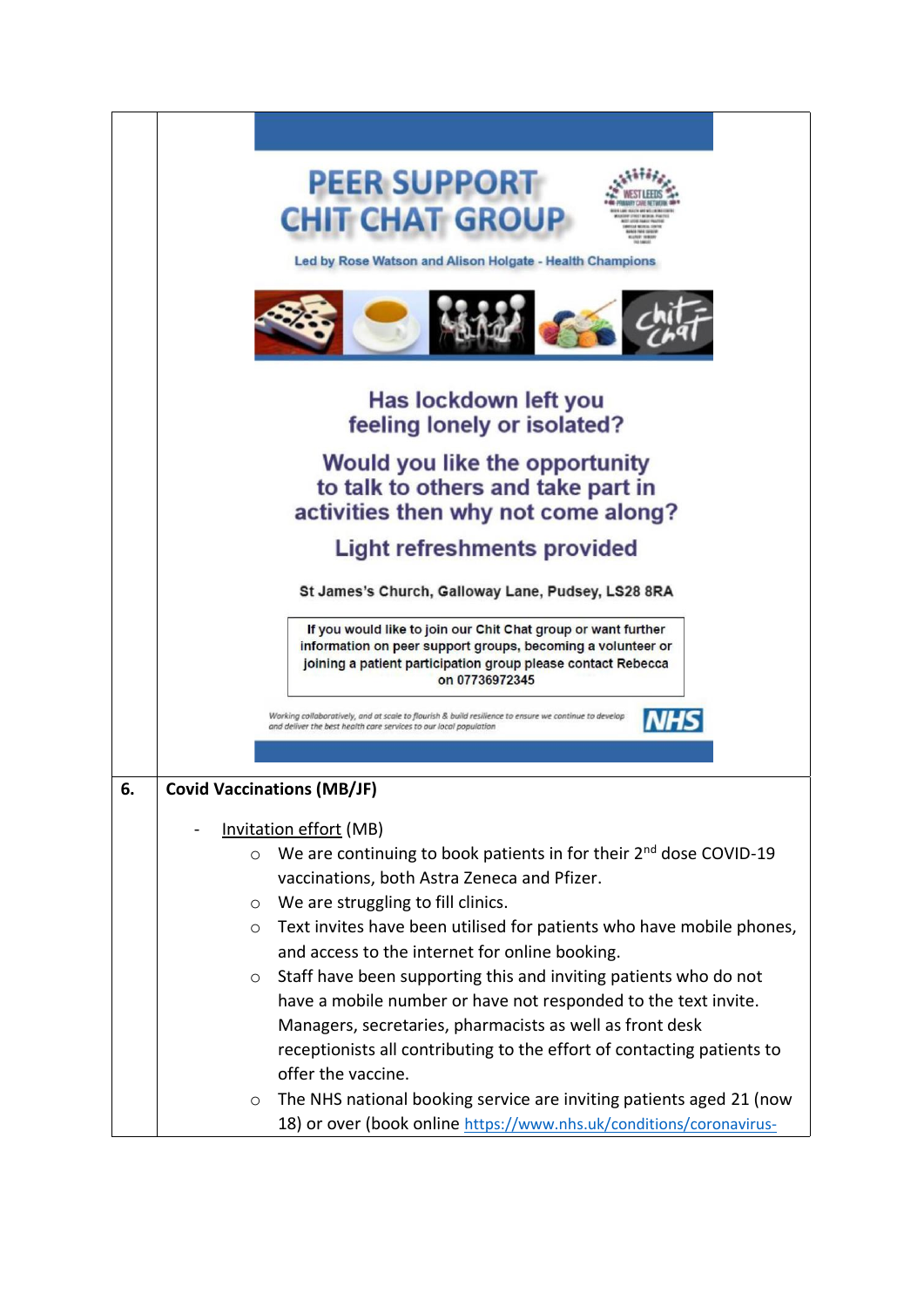[covid-19/coronavirus-vaccination/book-coronavirus-vaccination/](https://www.nhs.uk/conditions/coronavirus-covid-19/coronavirus-vaccination/book-coronavirus-vaccination/) or call 119).

## Practice Uptake (correct as of 01 June 2021) (MB)

| <b>Cohort</b>                                       | <b>Received 1st Dose</b> | Received 2 <sup>nd</sup> Dose |
|-----------------------------------------------------|--------------------------|-------------------------------|
| Housebound patients                                 | 99%                      | 92%                           |
| 80yrs and over                                      | 98%                      | 97%                           |
| <b>Health &amp; Social Care Staff</b><br>(patients) | 94%                      | 65%                           |
| $75yrs - 79yrs$                                     | 94%                      | 92%                           |
| 70yrs - 74yrs or High Risk                          | 91%                      | 86%                           |
| $65$ yrs – 69yrs                                    | 93%                      | 89%                           |
| $16yrs - 64yrs$ with high-<br>risk condition        | 82%                      | 67%                           |
| $60$ yrs – $64$ yrs                                 | 89%                      | 75%                           |
| $55yrs - 59yrs$                                     | 86%                      | 44%                           |
| $50yrs - 54yrs$                                     | 81%                      | 26%                           |
| $40$ yrs – $49$ yrs                                 | 71%                      | 14%                           |
| $30yrs - 39yrs$                                     | 47%                      | 12%                           |
| $18$ yrs – 29yrs                                    | 16%                      | 7%                            |

- National Uptake: (correct as of 10<sup>th</sup> June2021) [https://www.england.nhs.uk/statistics/statistical-work-areas/covid-19](https://www.england.nhs.uk/statistics/statistical-work-areas/covid-19-vaccinations/) [vaccinations/](https://www.england.nhs.uk/statistics/statistical-work-areas/covid-19-vaccinations/)

| <b>Cohort</b>       | <b>Received 1st Dose</b> | Received 2 <sup>nd</sup> Dose |
|---------------------|--------------------------|-------------------------------|
| 80yrs and over      | 94.5%                    | 91.8%                         |
| $75$ yrs – 79yrs    | 100%                     | 100%                          |
| $70yrs - 74yrs$     | 97.5%                    | 95.4%                         |
| $65$ yrs – $69$ yrs | 95%                      | 91.3%                         |
| $60$ yrs – $64$ yrs | 99.5%                    | 90.4%                         |
| $55yrs - 59yrs$     | 97.2%                    | 77.5%                         |
| $50yrs - 54yrs$     | 91.4%                    | 67.9%                         |
| $45$ yrs – $49$ yrs | 84.4%                    | N/A                           |
| $40$ yrs – $44$ yrs | 86%                      | N/A                           |
| $35yrs - 39yrs$     | 72.3%                    | N/A                           |
| $30yrs - 34yrs$     | 58.2%                    | N/A                           |

*Kevin stated he felt Manor Park were offering a fantastic service. The low uptake in Bramley and options to increase this were discussed.*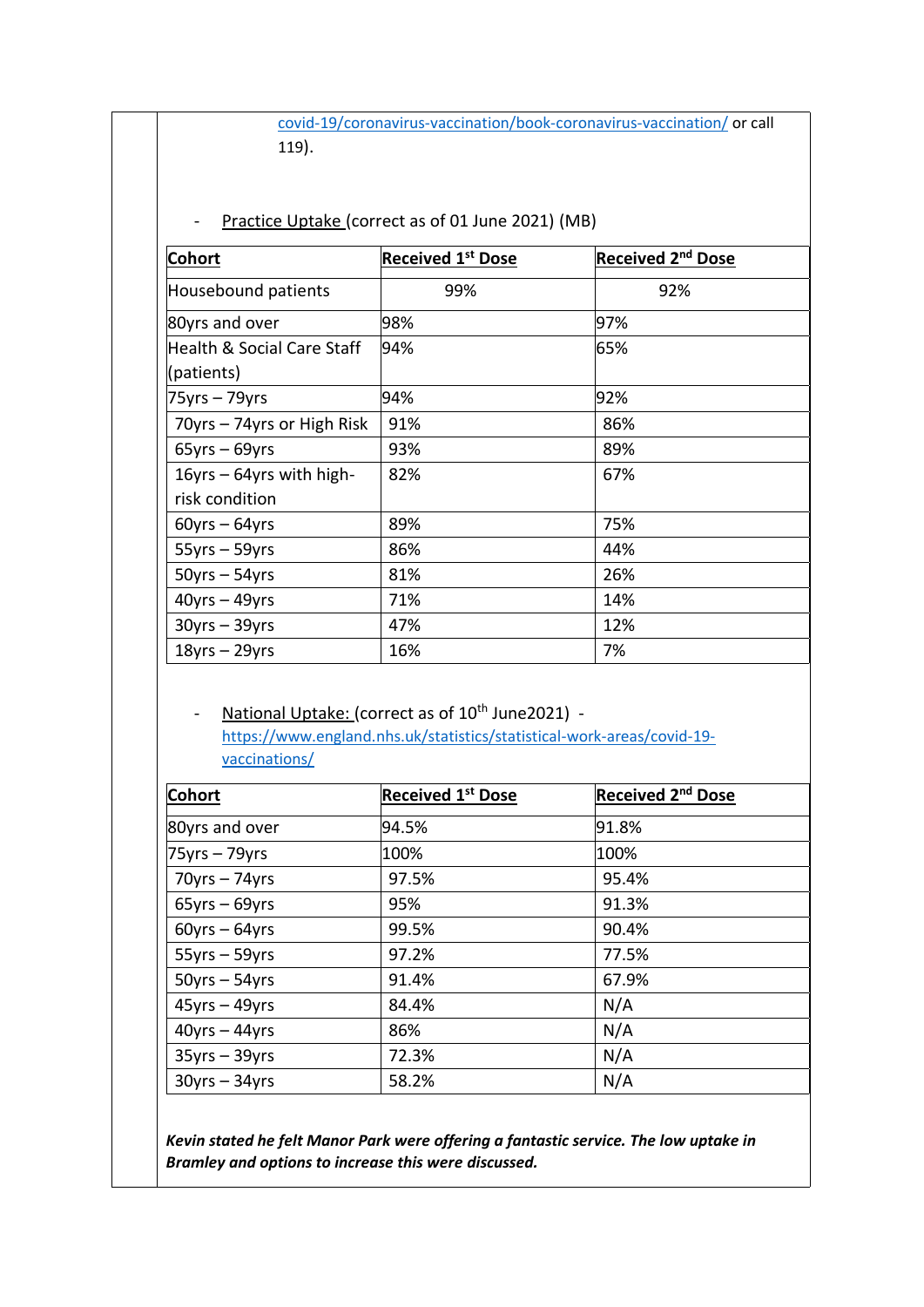|    | Matt explained that unlike the mass vaccination sites we are facing more difficulties in<br>advertising as our clinics are dependent on deliveries and this leaves us with limited time<br>between deliveries and clinics.                                                                                                                                                                                                                   |                                                                                                                                                                                                                                                                                                                                                                            |  |
|----|----------------------------------------------------------------------------------------------------------------------------------------------------------------------------------------------------------------------------------------------------------------------------------------------------------------------------------------------------------------------------------------------------------------------------------------------|----------------------------------------------------------------------------------------------------------------------------------------------------------------------------------------------------------------------------------------------------------------------------------------------------------------------------------------------------------------------------|--|
|    | Phil suggested promoting having the vaccination on social media may help $-$ agreed. JF to<br>design materials and share with Phil and on MP facebook group.                                                                                                                                                                                                                                                                                 |                                                                                                                                                                                                                                                                                                                                                                            |  |
|    | Demonstrating Covid-19 Vaccination Status (JF)<br>You may be required to demonstrate your vaccination status when<br>$\circ$<br>travelling abroad or attending organised events such as<br>concerts/sporting events.<br>COVID-19 vaccination status can be displayed on the NHS app on a<br>$\circ$<br>smartphone or tablet or can a paper copy can be requested from<br>119. 119 will post this to your home address within 5 working days. |                                                                                                                                                                                                                                                                                                                                                                            |  |
|    | <b>Demonstrating your COVID-19 Vaccination Status</b>                                                                                                                                                                                                                                                                                                                                                                                        |                                                                                                                                                                                                                                                                                                                                                                            |  |
|    |                                                                                                                                                                                                                                                                                                                                                                                                                                              | From the 17 <sup>th</sup> May 2021, those who have received a full course of the COVID-19 vaccine (currently 2 doses of any<br>approved vaccine) will be able to display their vaccination status when travelling abroad if this is requested. It is<br>important to check and follow any other rules when travelling abroad - like getting a negative pre-departure test. |  |
|    | <b>Digital Version</b><br><b>NHS</b><br>Download the FREE NHS App to your smartphone or<br>tablet.<br>Aged 13+ & registered with a GP in England.<br>It is recommended that you register with the app before<br>booking international travel, or at least 2 weeks before<br>departure date.                                                                                                                                                  | <b>Paper Version</b><br>$2^{\prime\prime}$ 119<br>Call the NHS helpline 119 & ask for a letter to be posted<br>to your home address.<br>Contact must be made at least 5 days after you've<br>completed your course of vaccine.<br>The letter is expected to take up to 5 days to reach you.                                                                                |  |
|    |                                                                                                                                                                                                                                                                                                                                                                                                                                              | <b>GPS CANNOT PROVIDE LETTERS SHOWING YOUR COVID-19 VACCINATION STATUS.</b>                                                                                                                                                                                                                                                                                                |  |
|    | Please use the above methods.                                                                                                                                                                                                                                                                                                                                                                                                                |                                                                                                                                                                                                                                                                                                                                                                            |  |
|    | For more information visit: https://www.gov.uk/guidance/demonstrating-your-covid-<br>19-vaccination-status-when-travelling-abroad (or scan the QR code $\rightarrow$ )                                                                                                                                                                                                                                                                       |                                                                                                                                                                                                                                                                                                                                                                            |  |
| 7. | Why are we so busy and why is demand high? (MB)                                                                                                                                                                                                                                                                                                                                                                                              |                                                                                                                                                                                                                                                                                                                                                                            |  |
|    | Matt explained that demand for our service has risen exponentially,<br>GP practices. Matt discussed the below, more details added for<br>contex/better understanding.                                                                                                                                                                                                                                                                        | despite us approaching the summer months which are typically quieter for                                                                                                                                                                                                                                                                                                   |  |
|    | Covid vaccine clinics:<br>$\circ$                                                                                                                                                                                                                                                                                                                                                                                                            | Clinics continue to be run at Manor Park Surgery (Astra Zeneca) and<br>at Hillfoot Surgery (Pfizer), to offer our patients the 2 <sup>nd</sup> vaccination.                                                                                                                                                                                                                |  |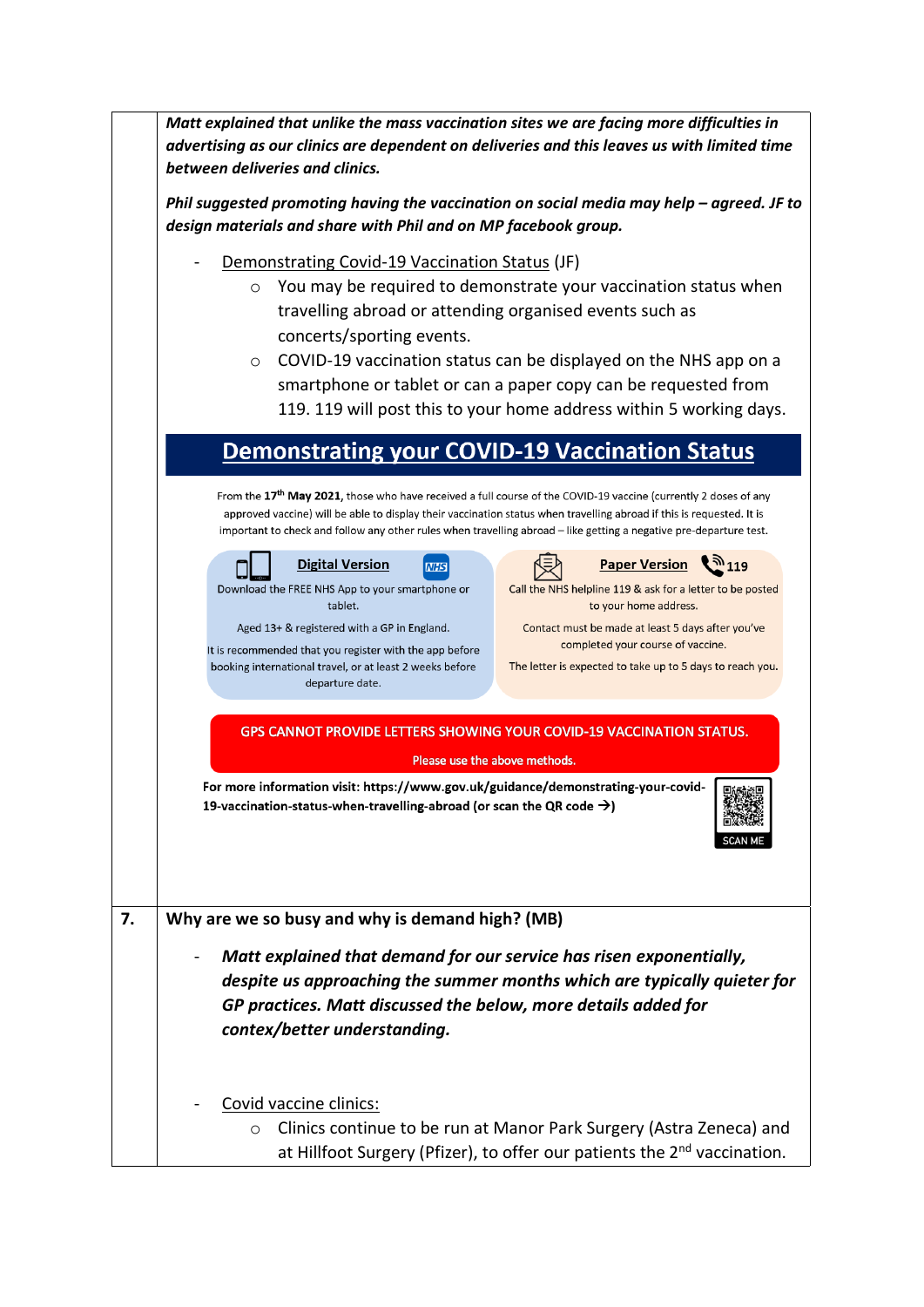| $\circ$ | Currently our services are impacted as admin and clinical staff are     |
|---------|-------------------------------------------------------------------------|
|         | involved in organising and running COVID-19 vaccination clinics,        |
|         | which removes staff recourse from other areas of our service:           |
|         | Reduces staff answering the telephones as they are<br>ш                 |
|         | contacting patients inviting them to the clinics.                       |
|         | Reduces the number of clinical appointments (nurses and GP)             |
|         | as clinicians needed to run the clinics. Matt explained that            |
|         | currently 8-10 clinical sessions (mix of GP and Nurse) are lost         |
|         | for the COVID-19 vaccination clinics each week.                         |
|         | Admin staff are also required to assist the vaccination clinics         |
|         | for marshalling, checking in and data entry after vaccinating.          |
| $\circ$ | Our PCN have made a difficult decision that we will not vaccinating     |
|         | Cohorts 10-12 (under 50s) for $1st$ doses, we will however provide the  |
|         | $2nd$ dose to any patients who have received their $1st$ dose from      |
|         | ourselves.                                                              |
| $\circ$ | We will continue to vaccinate patients in cohorts 1-9 (aged over 50).   |
| $\circ$ | This decision has been taken because we are keen to use NHS             |
|         | resource as efficiently as possible, and we believe the current         |
|         | population groups are able to travel to other locations such as         |
|         | community pharmacists and Elland Road.                                  |
| $\circ$ | We are keen to return to business as usual, start to offer more long-   |
|         | term condition appointment and support the pressure that the            |
|         | hospitals are currently experiencing.                                   |
| $\circ$ | Other sites have been specifically designed to provide these            |
|         | vaccinations to patients. Sites are yet to be confirmed; Elland Road    |
|         | will continue, and it is expected that another 2 sites in Leeds will be |
|         | available, 1 hopefully will be in Pudsey.                               |
|         | <b>High demand for GP appointments:</b>                                 |
| $\circ$ | Patients have put off seeing a GP during the pandemic, and now that     |
|         | services are slowly returning to normal, we have seen an increase in    |
|         | patients approaching us to book a GP appointment.                       |
|         |                                                                         |
|         | Referral delays to secondary care:                                      |
| $\circ$ | Due to the COVID-19 pandemic a lot of secondary care services were      |
|         | put on hold, however patients were still being referred by the GP to    |
|         | these services. Secondary care reopened in September, but now has       |
|         | a backlog of patients who need to be seen by specialists, from before   |
|         | and during the pandemic. This is resulting in long wait times for       |
|         | patients to receive the specialist medical care needed.                 |
| O       | This is resulting in patients requesting GP appointments to discuss     |
|         | the referral or ongoing symptoms, which would usually have been         |
|         | seen by secondary care within this time frame, further increasing       |
|         | demand for GP appointments.                                             |
|         |                                                                         |
|         |                                                                         |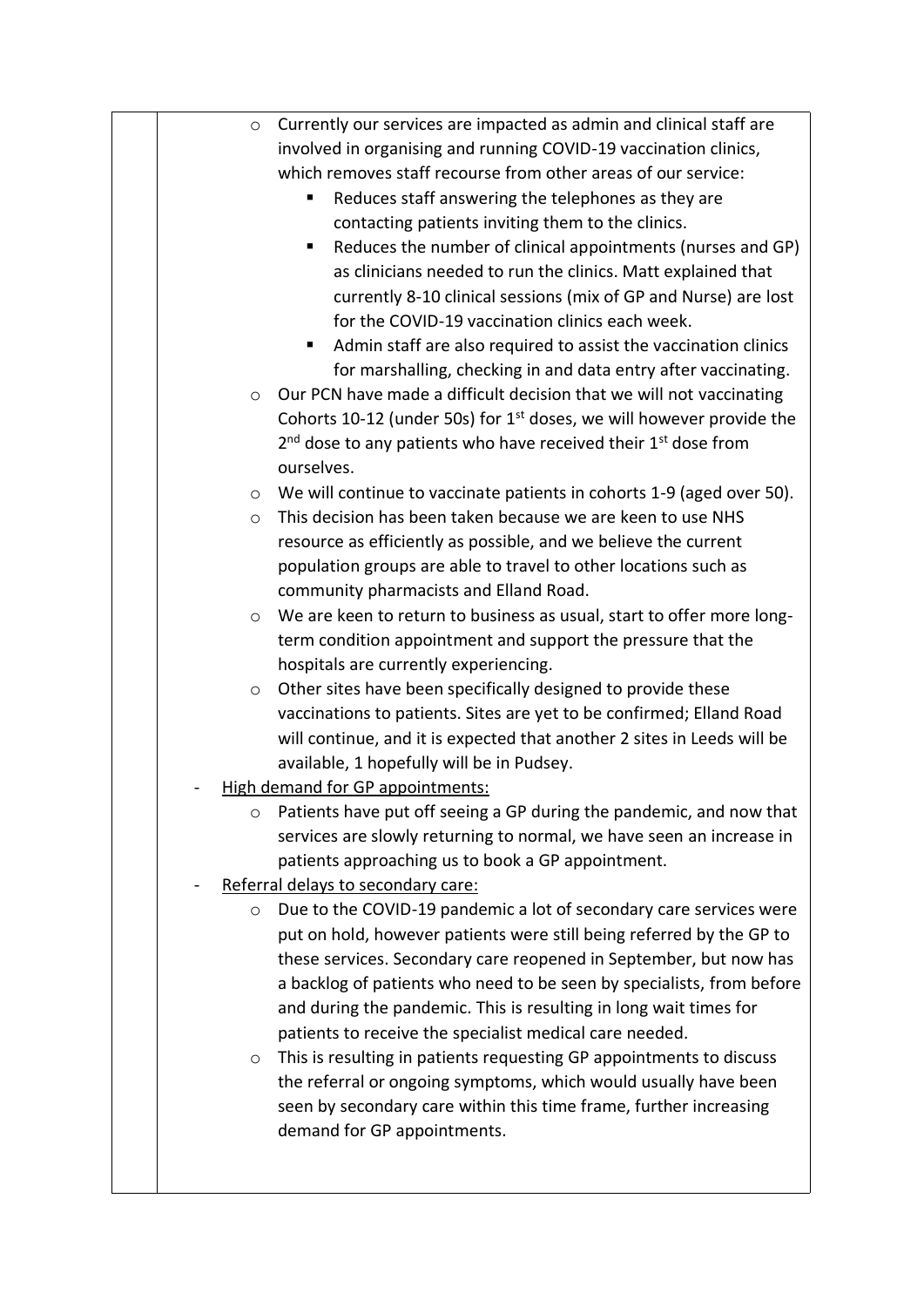|    | What are we doing?                                                                                   |  |
|----|------------------------------------------------------------------------------------------------------|--|
|    | Appointments continue to be booked via online and over the<br>$\circ$                                |  |
|    | telephone & cannot be booked at front-desk                                                           |  |
|    | Percentage of the morning appointments are released online                                           |  |
|    | at 7pm evening prior - to help free the telephones in a                                              |  |
|    | morning                                                                                              |  |
|    | Remainder of the morning appointments are released over<br>п                                         |  |
|    | the telephone and online at 8am                                                                      |  |
|    | Afternoon appointments are released over the telephone and<br>ш<br>online at 1pm.                    |  |
|    | E-consultations continue to be utilised, providing patients<br>п                                     |  |
|    | with an additional route to obtain non-urgent medical advice                                         |  |
|    | without telephoning the surgery or needing a booked GP                                               |  |
|    | appointment. Both clinical and admin requests can be                                                 |  |
|    | submitted by this route. On average currently receiving 25<br>per week.                              |  |
|    | The practice door is now unlocked, although closed & patients will<br>$\circ$                        |  |
|    | continue to be screened for COVID-19 symptoms on entering the                                        |  |
|    | building.                                                                                            |  |
|    | We believe this will help patients who are struggling to                                             |  |
|    | contact the practice by telephone but have a query                                                   |  |
|    | Appointments cannot be booked at reception<br>٠                                                      |  |
|    |                                                                                                      |  |
|    |                                                                                                      |  |
| 8. | <b>AOB</b>                                                                                           |  |
|    | Jenny asked what would happen if a patient wants to be seen.                                         |  |
|    | Matt explained that none of the GPs prefer telephone appointments. The                               |  |
|    | transition to telephone appointments has not been easy. However, it is                               |  |
|    | currently not safe or right for staff or patients to return to face-to-face                          |  |
|    | appointments due to the new variants. Patients are seen if needed to obtain                          |  |
|    | further clinical information, patients are not seen on a want basis but a                            |  |
|    | needs basis.                                                                                         |  |
|    | Jenny asked if we could see a time when this will be safer, will the surgeries then                  |  |
|    | think about returning to face-to-face.                                                               |  |
|    | Matt stated we are already thinking about this. Currently we offer a<br>$\qquad \qquad \blacksquare$ |  |
|    | telephone appointment initially then face-to-face if required, as directed by                        |  |
|    | NHS England.                                                                                         |  |
|    | Due to the pinch points (entrance) in the practice we cannot have all<br>$\blacksquare$              |  |
|    | patients having face-to-face appointments at present. Currently GPs                                  |  |
|    |                                                                                                      |  |
|    | telephone the patient and can request photos remotely or make                                        |  |
|    | arrangements for the patients to be seen face-to-face. IT has advanced                               |  |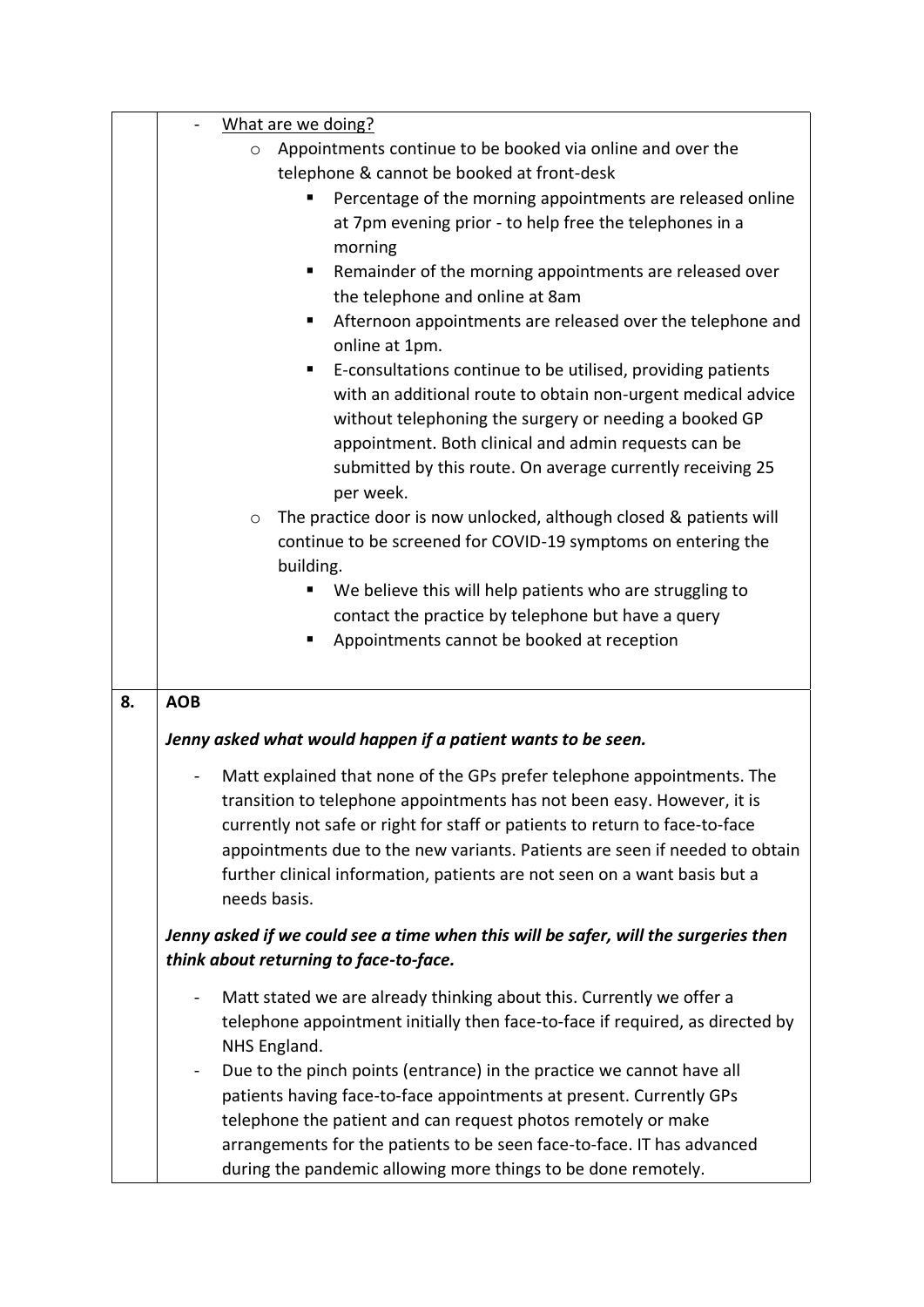|                | Patients prefer the ease of booking appointments online and complete e-         |
|----------------|---------------------------------------------------------------------------------|
|                | consultations without the need to telephone the surgery.                        |
|                | Triage also helps ensure patients are seen by the most appropriate clinician    |
|                | and avoids unnecessary appointments.                                            |
|                | A flexible consultation model allows more time for those patients who need      |
|                | to be seen.                                                                     |
|                | Phil suggested/asked if zoom was used for patients                              |
|                |                                                                                 |
|                | Matt explained that this was trialled at the beginning of the pandemic,         |
|                | however, did not work. The patient would have to have the telephone             |
|                | consultation prior and then a link would be sent for the video call. Clinically |
|                | Matt has found that patients prefer to talk on a telephone than on a video.     |
|                | Also, hard to assess things such as skin complaints on video due to             |
|                | movement, much better to have still pictures.                                   |
|                | Jackie asked if the hospitals were transferring appointments to GP.             |
|                | Matt explained that it is happening, however sometimes not relevant and is      |
|                | resulting in patients being referred back to the hospital.                      |
|                |                                                                                 |
|                | Jenny asked about the sharing of information to secondary sources               |
| $\blacksquare$ | Matt explained that the data share has been delayed from 1st July to 1st        |
|                | September. Explained that there are 2 types of data sharing. Type-1 opt-out     |
|                | is in relation to secondary users. Type-2 opt out is for primary users,         |
|                | meaning that if a patient was to move surgery their records cannot be seen      |
|                | by the new surgery.                                                             |
| $\blacksquare$ | Useful links: https://digital.nhs.uk/data-and-information/data-collections-and- |
|                | data-sets/data-collections/general-practice-data-for-planning-and-research      |
|                | Patients over 13 can opt out online: https://www.nhs.uk/your-nhs-data-          |
|                | matters/manage-your-choice/                                                     |
|                | Or can complete the following form (over 13 complete own form, under 13 parents |
|                | can complete) - https://assets.nhs.uk/nhsuk-                                    |
|                | cms/documents/Make and manage your choice or your childs choice PDF 22          |
|                | 4kb.pdf                                                                         |
| -              | JF to create materials on this and share on Facebook & with Phil.               |
|                | E-consultations were discussed -                                                |
|                | E-consultations can be accessed on our website -                                |
|                | www.manorparksurgery.co.uk & Selecting the "contact your doctors online"        |
|                | (appears at bottom of page in a blue strip. Here you can submit clinical or     |
|                | admin requests. If clinical, a series of questions relevant to your medical     |
|                | concern are asked, and if suitable will be sent through to the GP. If more      |
|                | urgent care is needed the webpage will provide details of next steps for the    |
|                | patient.                                                                        |
|                |                                                                                 |